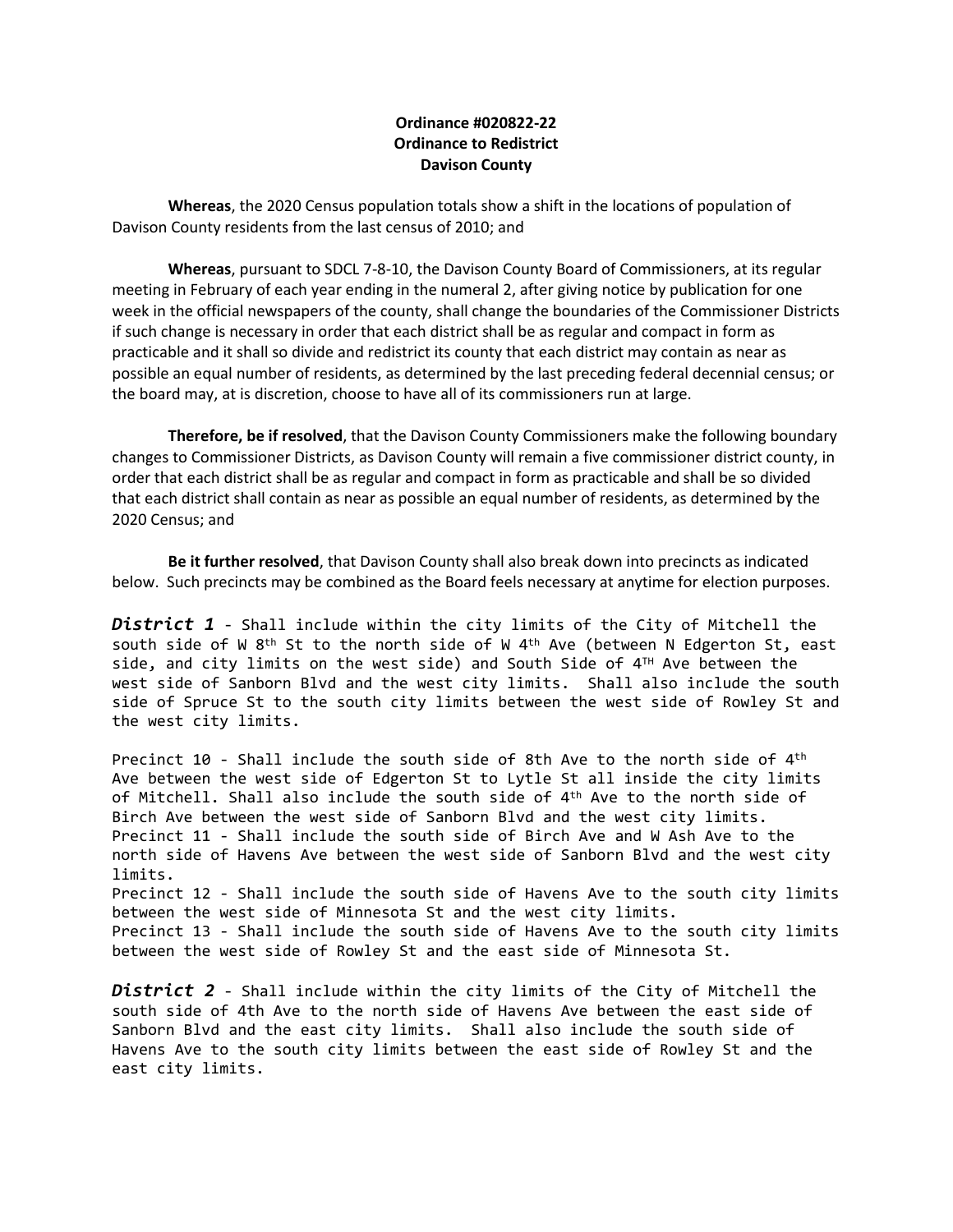Precinct 14 - Shall include the south side of Ash Ave to the north side of Havens Ave between the east side of Sanborn Blvd and the west side of Foster St. Shall also include south of the Railroad ROW East of Foster St inside the city limits of Mitchell. Shall also include the south side of Havens Ave to the south city limits between the east side of Rowley St and the east city limits. Precinct 15 - Shall include the south side of 2<sup>nd</sup> Ave to the north side of Ash Ave between the east side of Sanborn Blvd and the west side of Foster St. Shall also include the south side of 2<sup>nd</sup> Ave to the north side of Havens Ave between the east side of Foster St and the east city limits North of Railroad ROW. Precinct 16 - Shall include the south side of 4<sup>th</sup> Ave to the north side of 2<sup>nd</sup> Ave between the east side of Sanborn Blvd and the west side of Calhoun St. Precinct 17 - Shall include the south side of Bridle Dr to the north side of 4<sup>th</sup> Ave between the east side of Foster St and the west side of Calhoun St.

*District 3* - Shall include all of Blendon Township, all of Badger Township, all of Mount Vernon Township, all of the City of Mount Vernon, all of Beulah Township, all of Union Township, all of Lisbon Township, all of Prosper Township, all of Baker Township, all of Tobin Township, all of Rome Township, and all of the City of Ethan. Shall also include those portions of Sections 1-36 outside the City of Mitchell city limits located in Mitchell Township. Shall also include sections 1-18, 24, 25 and 36 located in Perry Township East of 411th Ave in said sections.

Precinct 1 - Shall include all of Tobin Township, Rome Township and all of the City of Ethan. Precinct 2 - Shall include all of Baker Township, Union Township, Mount Vernon Township, Blendon Township and all of the City of Mount Vernon. Precinct 3 - Shall include all of Badger Township, Beulah Township, Lisbon Township, and Prosper Township. Precinct 4 - Shall also include those portions of Sections 1-36 outside the city of Mitchell city limits located in Mitchell Township. Shall also include sections 1-18, 24, 25 and 36 located in Perry Township East of 411<sup>th</sup> Ave in said sections.

*District 4 -* Shall include those portions of Sections 19-23, 26-35 in Perry Township, outside the city limits of the City of Mitchell and West of 411th Ave in said sections. Shall also include those portions of Sections 3, 4, 10, 15 in Mitchell Township, outside the city limits of the City of Mitchell. Shall also include within the city limits of the City of Mitchell the north side of 4<sup>th</sup> Ave to the north city limits between the east side of SD HWY 37/Main St and the east city limits, the south side of 15th Ave to the north side of 4th Ave between the east side of Rowley St and the east city limits, and the north side of 4<sup>th</sup> Ave to the south side of  $11<sup>th</sup>$  Ave between the east side of Duff St and the east city limits.

Precinct 5 - Shall include those portions of Sections 19-23, 26-35 in Perry Township, outside the city limits of the City of Mitchell and west of 411th Ave in said sections. Shall also include those portions of Sections 3, 4, 10, 15 in Mitchell Township, outside the city limits of the City of Mitchell. Precinct 18 - Shall include the south side of 6th Ave/Bridle Dr to the north side of 4th Ave between the east side of Duff St and to the west side of Calhoun St.